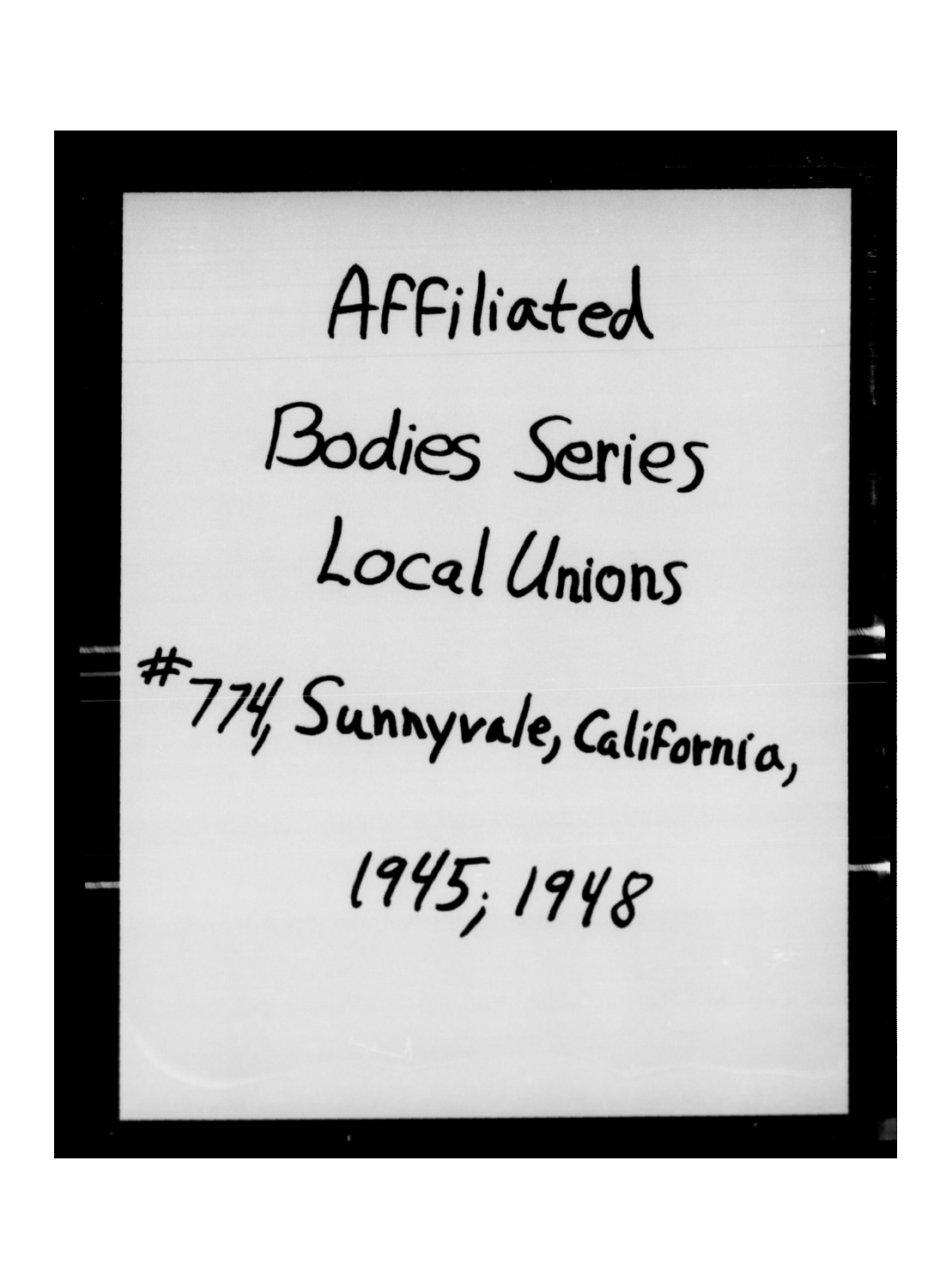## **CANNERY WAREHOUSEMEN, FOOD PROCESSORS, DRIVERS AND HELPERS**  INTERNATIONAL BROTHERHOOD OF TEAMSTERS

**LOCAL UNION No. 774**  SUNNYVALE - MOUNTAIN VIEW - PALO ALTO 272 SOUTH MURPHY AVE. SUNNYVALE, CALIFORNIA **PHONE 3461**  $-2000$ 

AFFILIATED WITH AMERICAN FEDERATION OF LABOR CALIFORNIA STATE FEDERATION OF LABOR UNION CARD & LABEL LEAGUE OF SACRAMENTO CALIFORNIA COUNCIL OF CANNERY UNIONS SANTA CLARA COUNTY CENTRAL LABOR COUNCIL WORKERS' EDUCATION BUREAU. NEW YORK CITY

SEP 1 7 1945

RECEIVED

 $74141$ 

**77 V** 

**ALIGUNS OFFICE** 

COPY: SENT TO

Mr. William Green Mr. Daniel Tobin Mr. M. Trobiner

September 11, 1945

Mr. William Green, President A. F. of L. Building Washington, D. C.

Dear Sir and Brother:

Recently a very important matter has come up which we feel must have your attention and advice.

I respectfully refer you to your communications to us of February 26th., Xay 15th., and June 5th. in which you informed us of the action teken by the Executive Council that our local was required end exnected to transfer our membership to the international Brotherhood of Teamsters, Chauffeurs, Warehousemen and Helpers of America. In your letter of June 5th., you asked that we return the charter and seal to the American Federation of Labor in Washington and authorized us to trensfer the funds which were a part of Federal Labor Union No. 33473 to our organization within the International 3rotherhood of Teamsters.

We have fully complied with the above. However, due to the threatned encroachment by the C. 1. O**.-F.** T. **A.**  and as a culmination of hearings which are now taking place, Mr. Trobiner, Attorney for the Teamsters is requesting that we pay our per-capita to you for May, June, July and August.

We feel that we cannot comply with the above request without the advice of the American Federation of Labor.

Please advice immediately.

 $\sqrt{2\pi}$ 

With best wiahea, I am

Istriner

Fraternally yours,

Freal a **Fred Laaa-Bua. Rep.**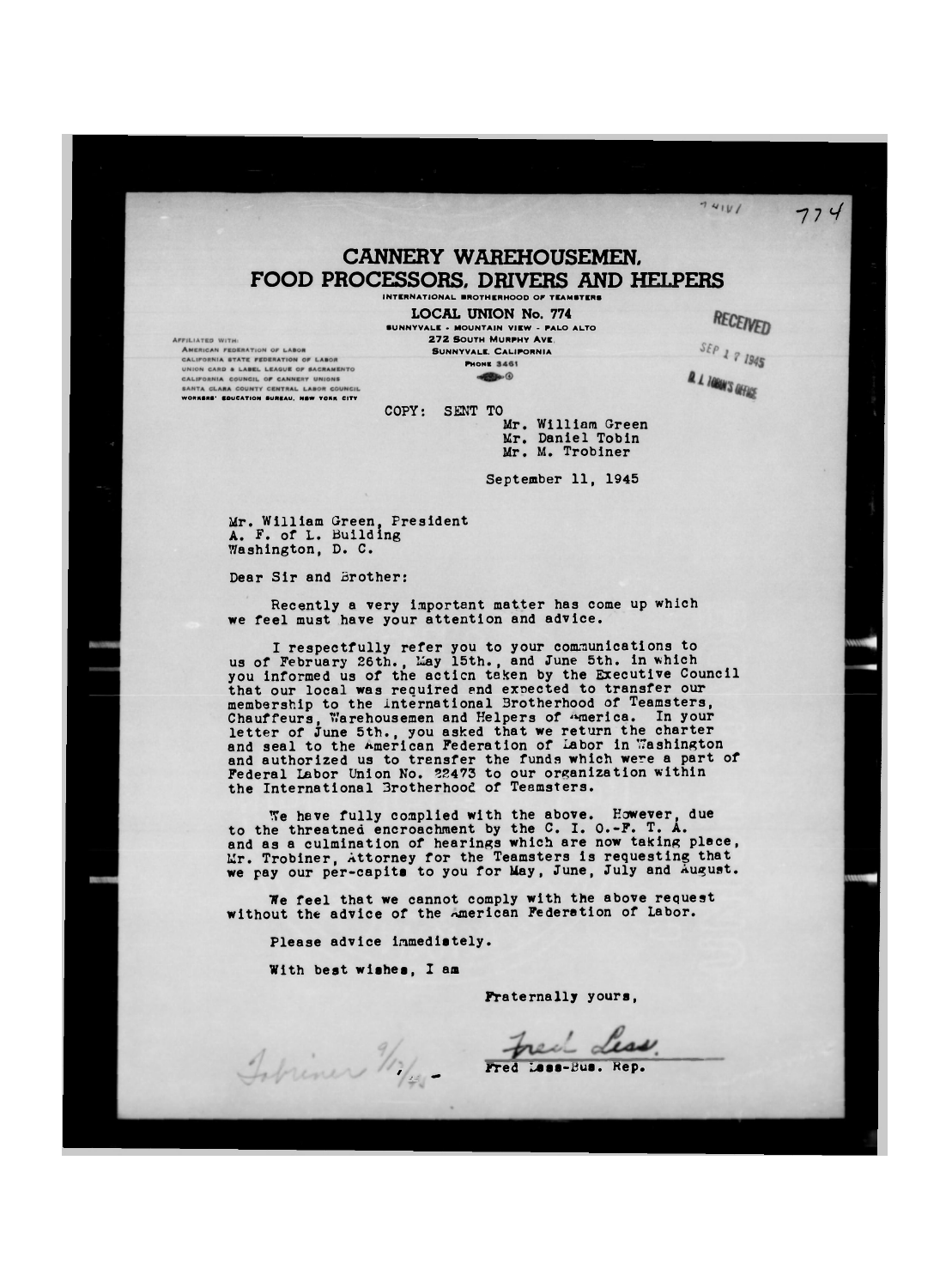**OCTOBER 11, 1945** 

274

MR. JOHN M. GILLESPIE:

We have today arrounted Mr. Walter Jones as Trustee<br>over the affairs of Local Union No. 774, Cannery<br>War-hous-men, Fold Processors, Drivers & Helpers,<br>of Sunnyvale, Chifornia.

THOMAS E. FLYNN

TEF: MW